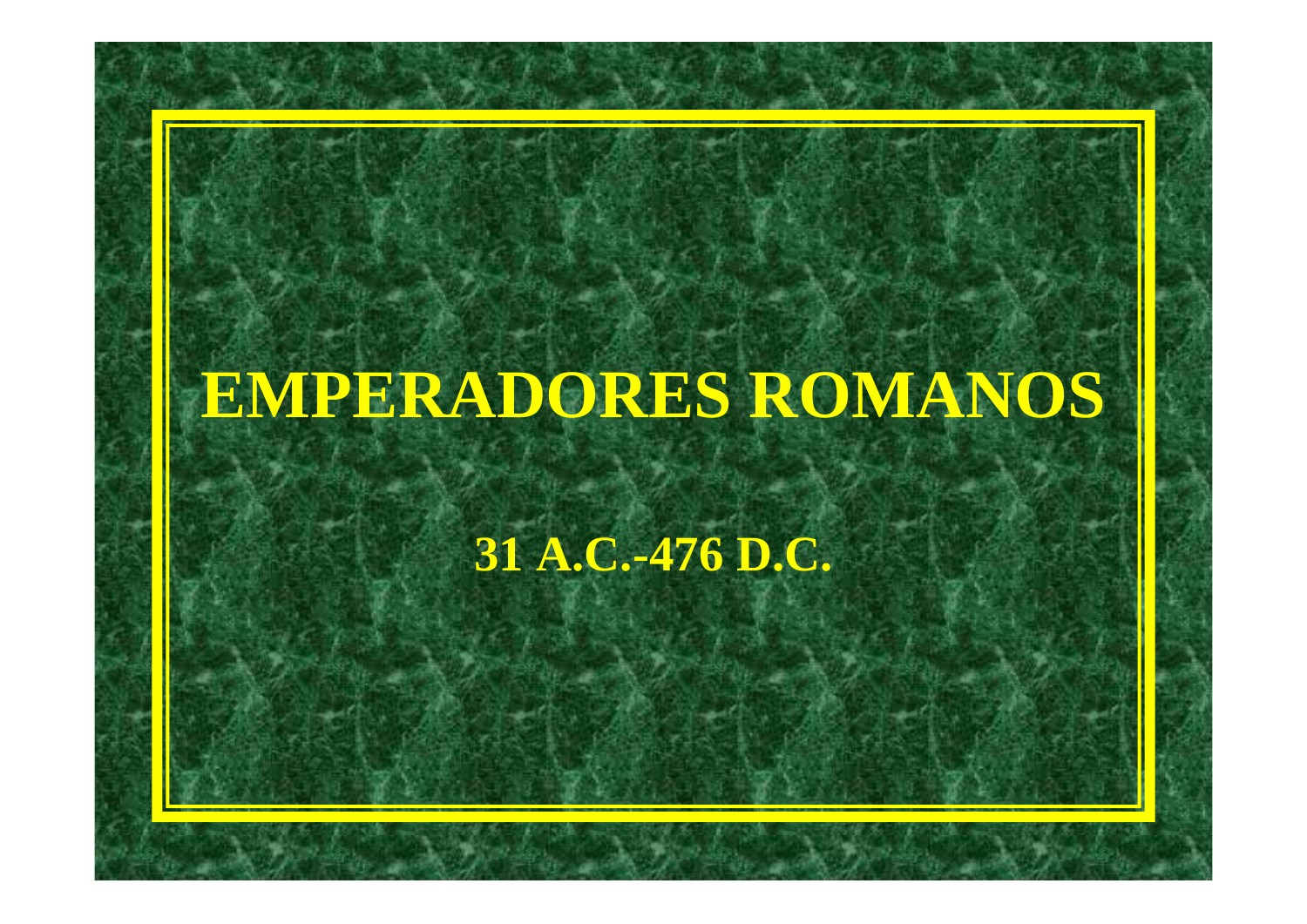

**Denario (44 a.C.) Anv.: CAESAR IMP Rev.: M.METTIVS, G Venus/Victoria**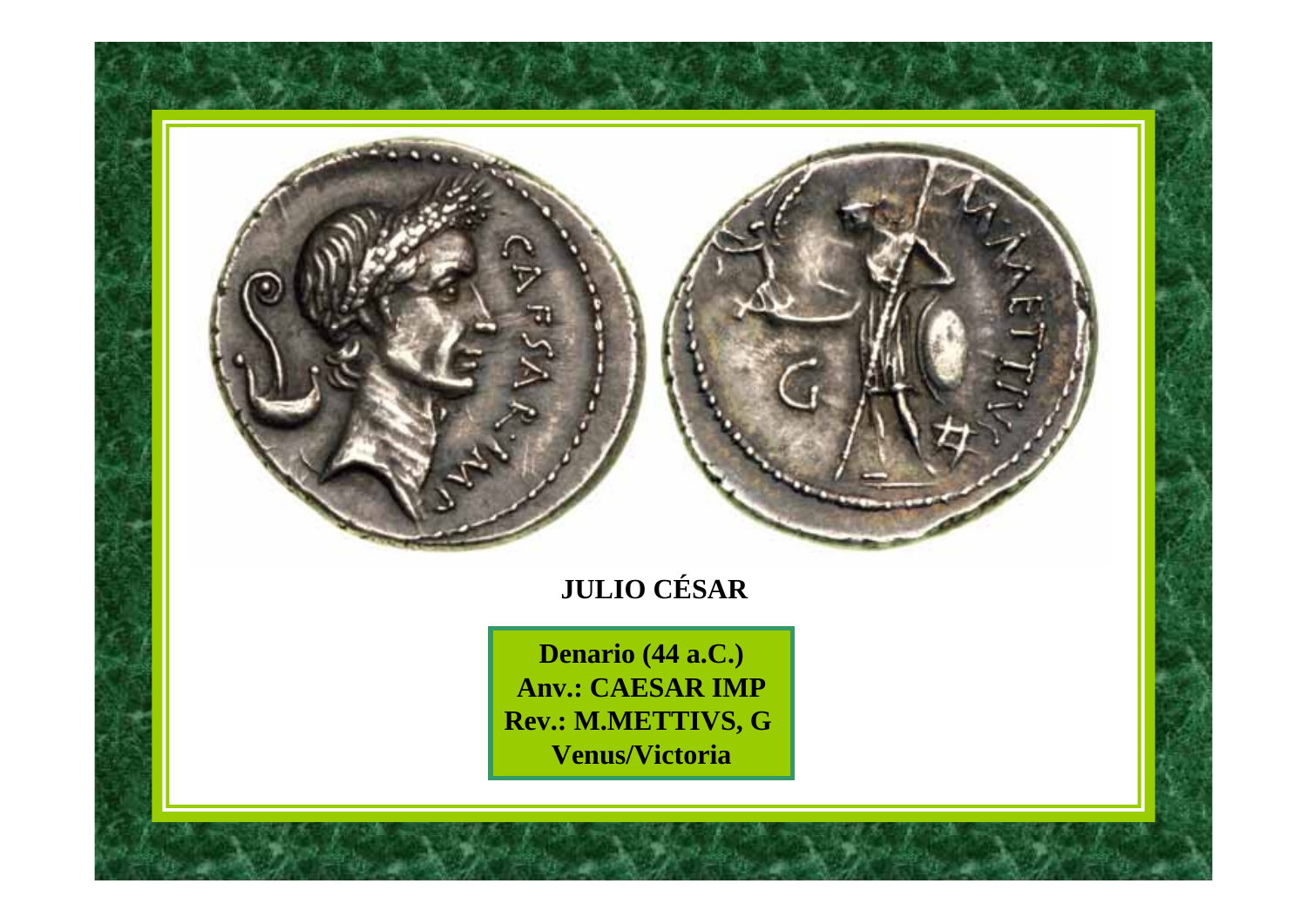

## **OCTAVIANO AUGUSTO**

**Denario (16 a.C.) Anv.: CAESAR AVGVSTVS Rev.: TVRPILIANVS III VIR (Tarpeya)**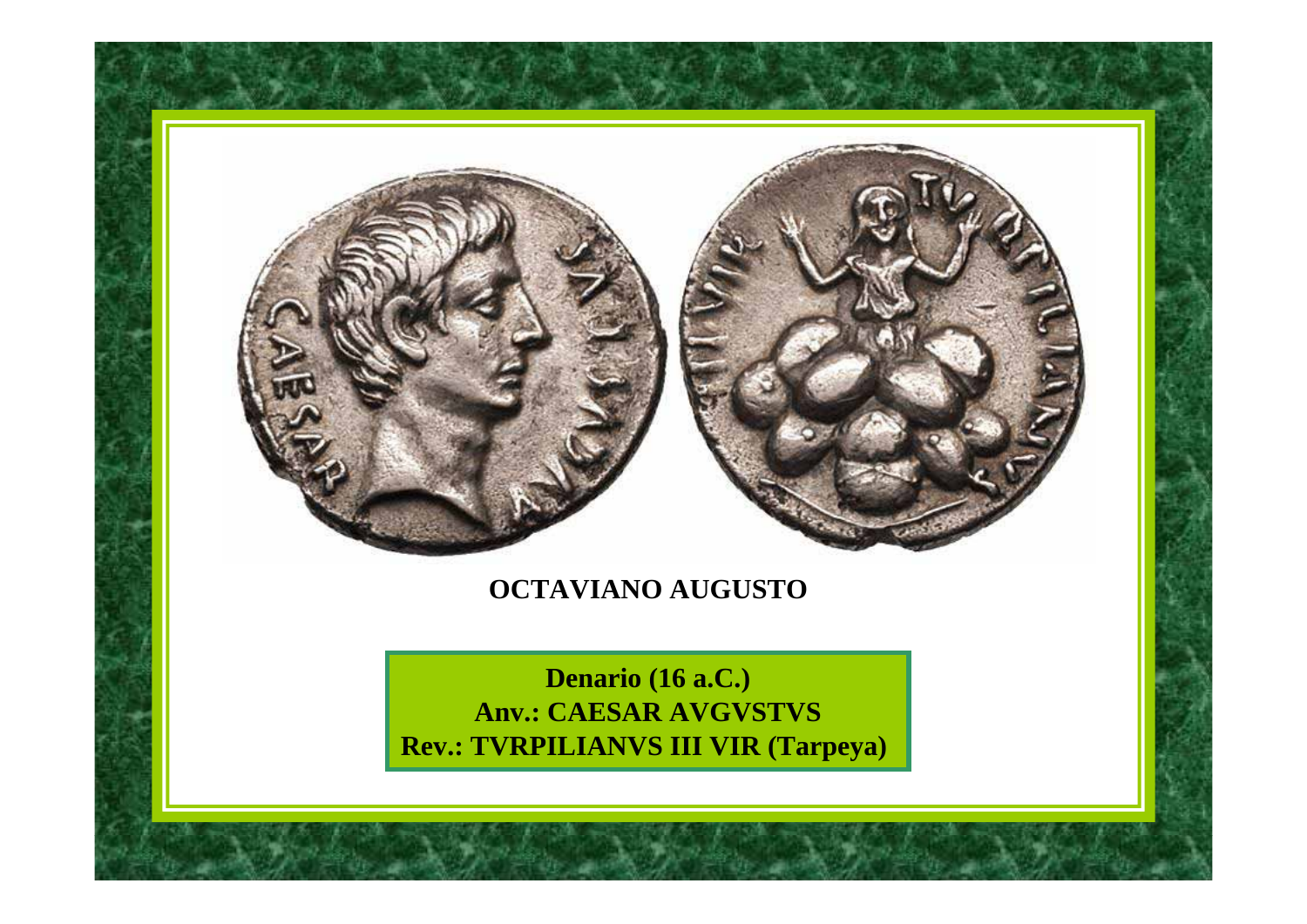

## **TIBERIO**

**Áureo** (16 d.C.) **An.: TI CAESAR DIVI AVG F AVGVSTVS** Rev.: PONTIF MAXIM (Livia como Pax)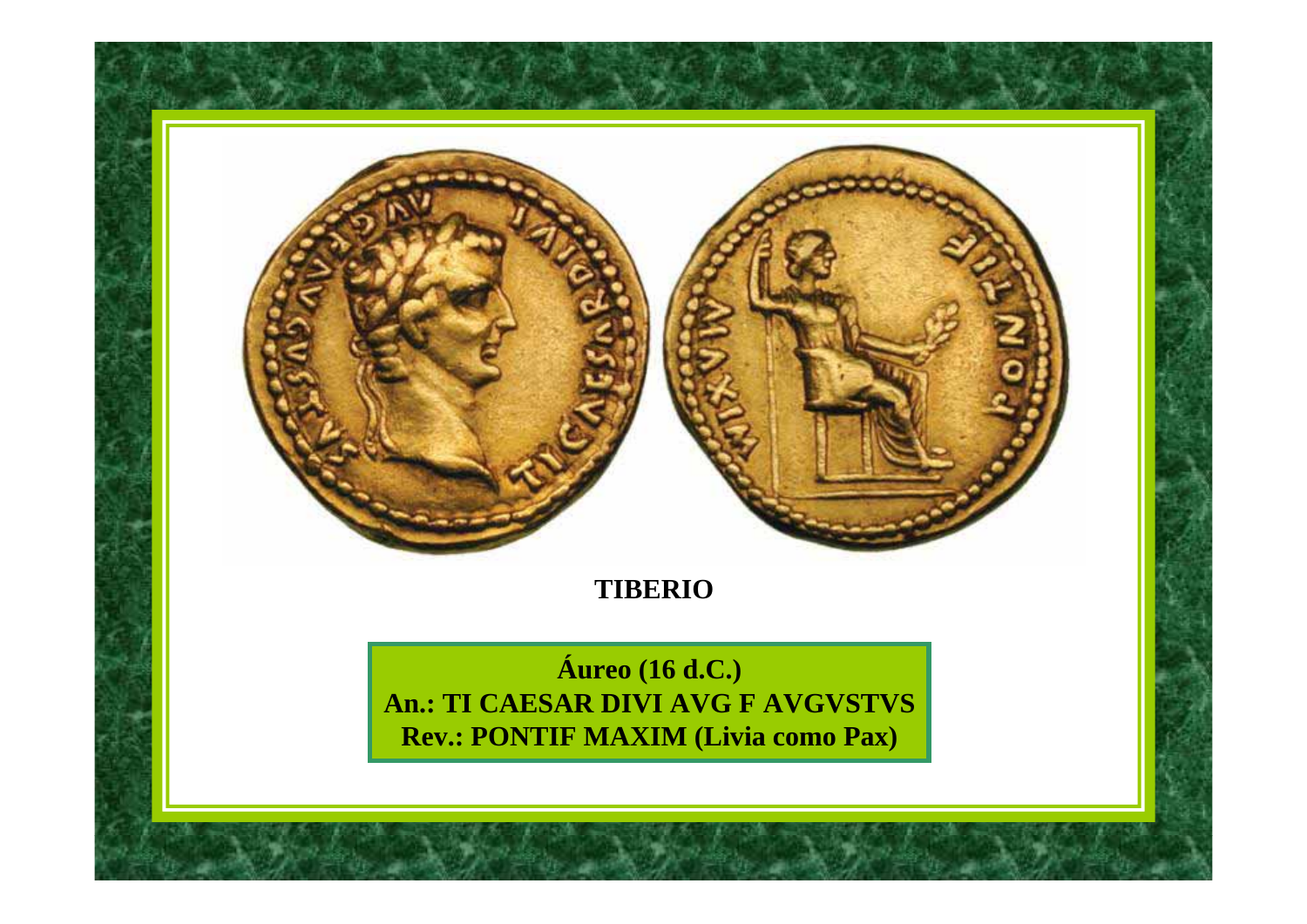

## **CALÍGULA**

**As (37-41 d.C.) Anv.: C CAESAR AVG GERMANICVS IMP Rev.: SEGOBRIGA**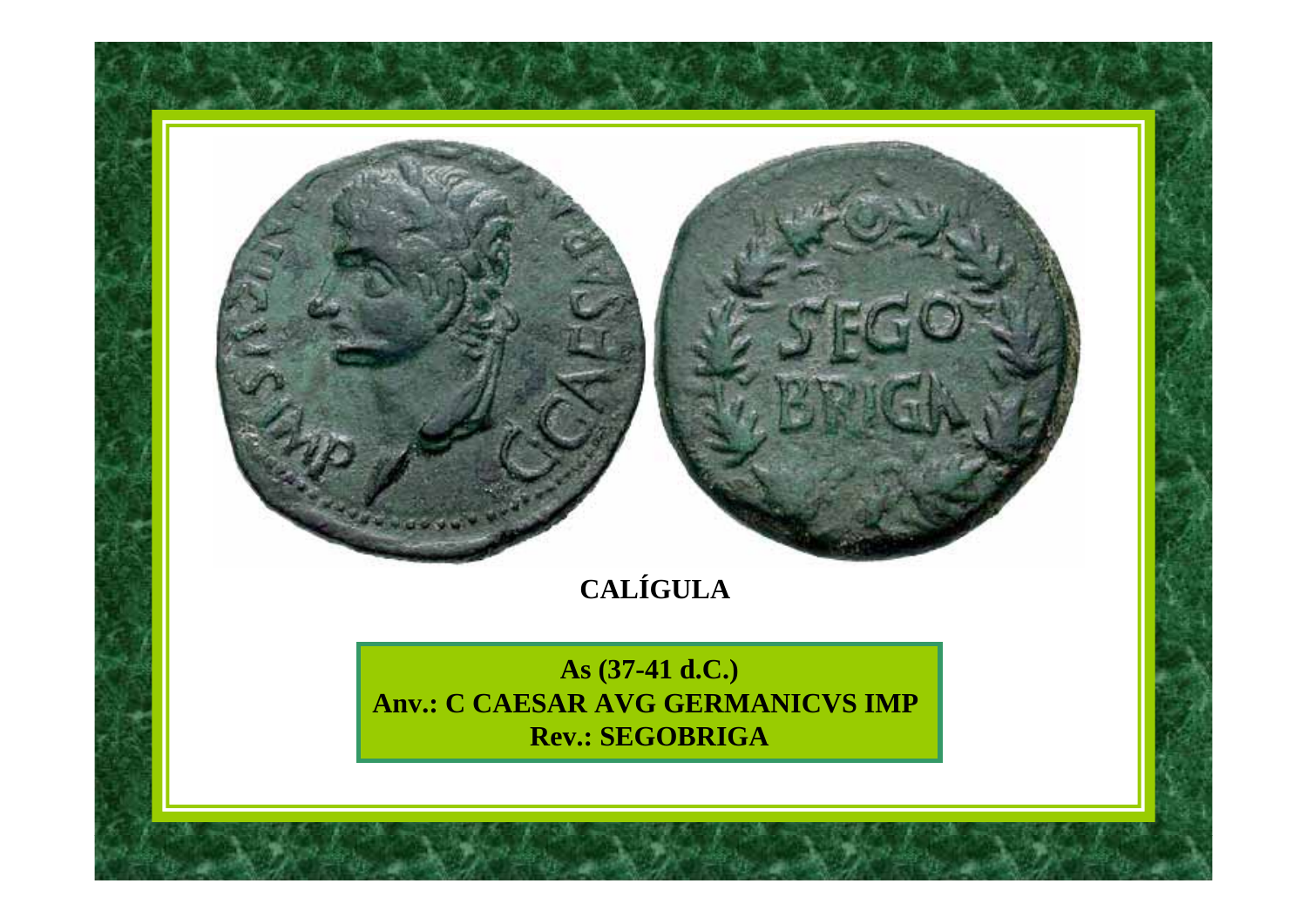

## **CLAUDIO**

**As (41-54 d.C.) Anv.: TI CLAVDIVS CAESAR AVG P M TR P IMP P P Rev.: SC (Minerva)**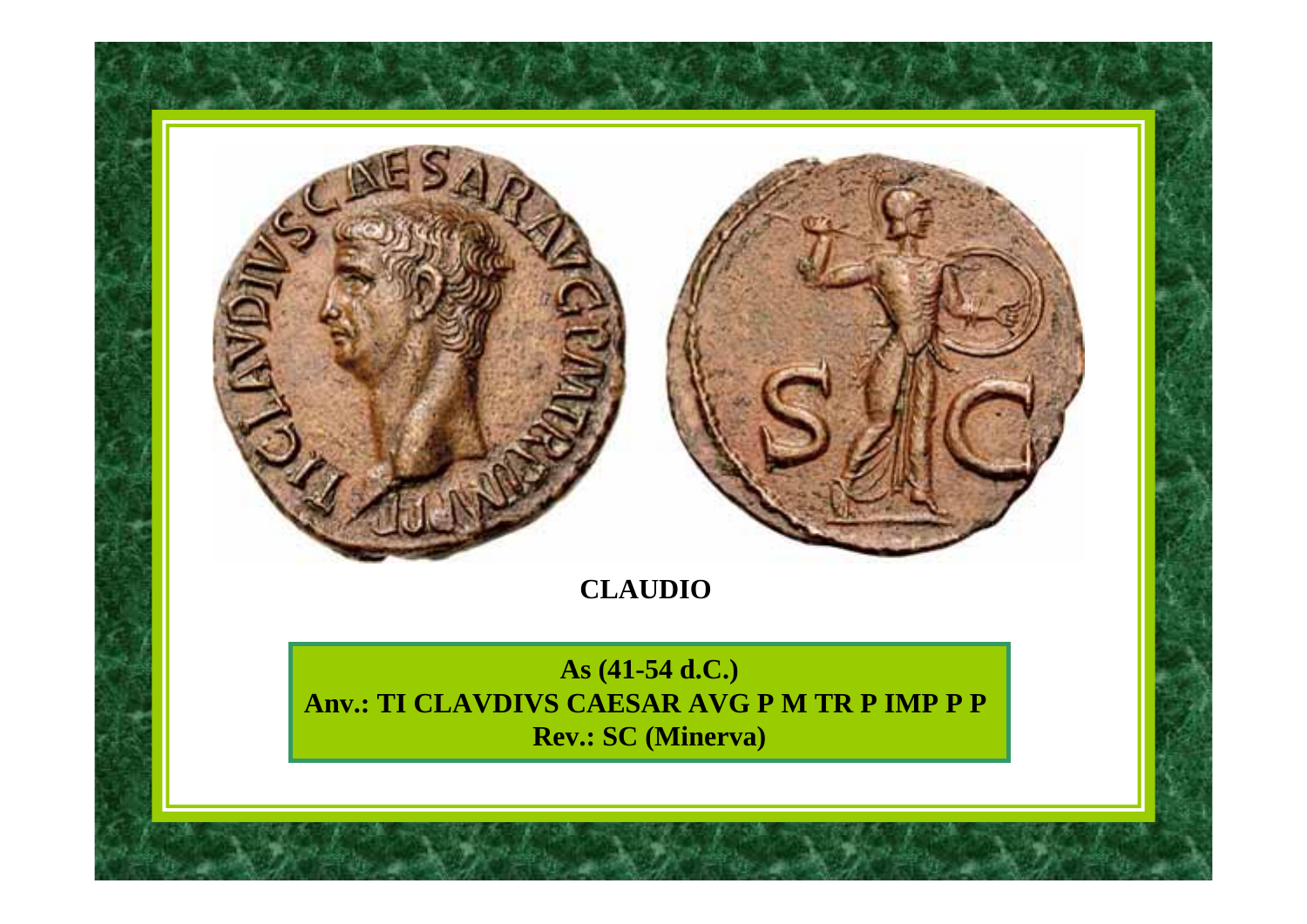## **NERÓN**

**Sestercio (64-66 d.C.) Anv.: NERO CLAVDIVS CAESAR AVG GER P M TR P IMP P P Rev.: CONG II DAT POP SC**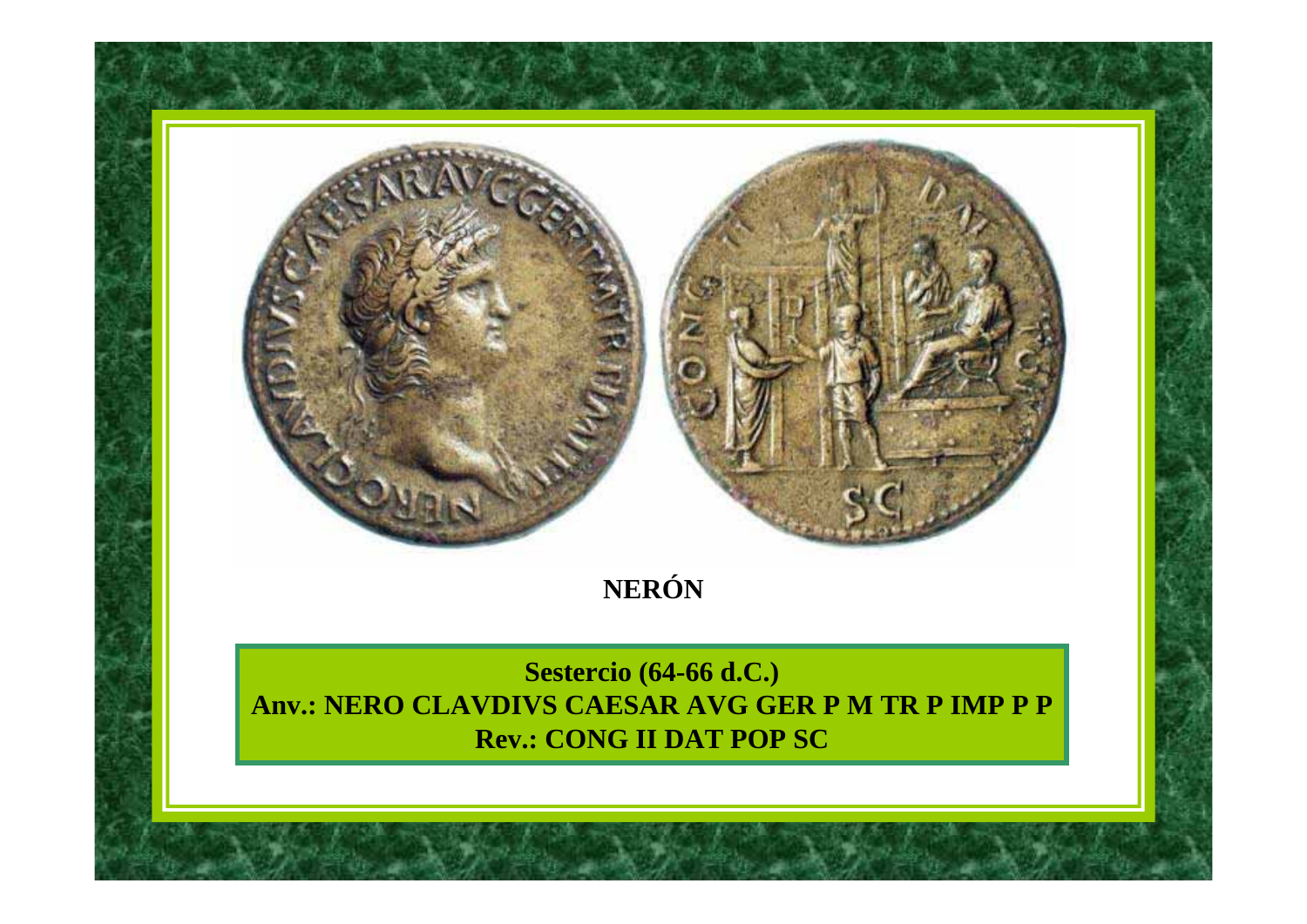

## **VESPASIANO**

**Sestercio (71 d.C.) Anv.: IMP CAE VESPASIAN AVG P M TR P P P COS III Rev.: IVDAEA CAPTA, S C**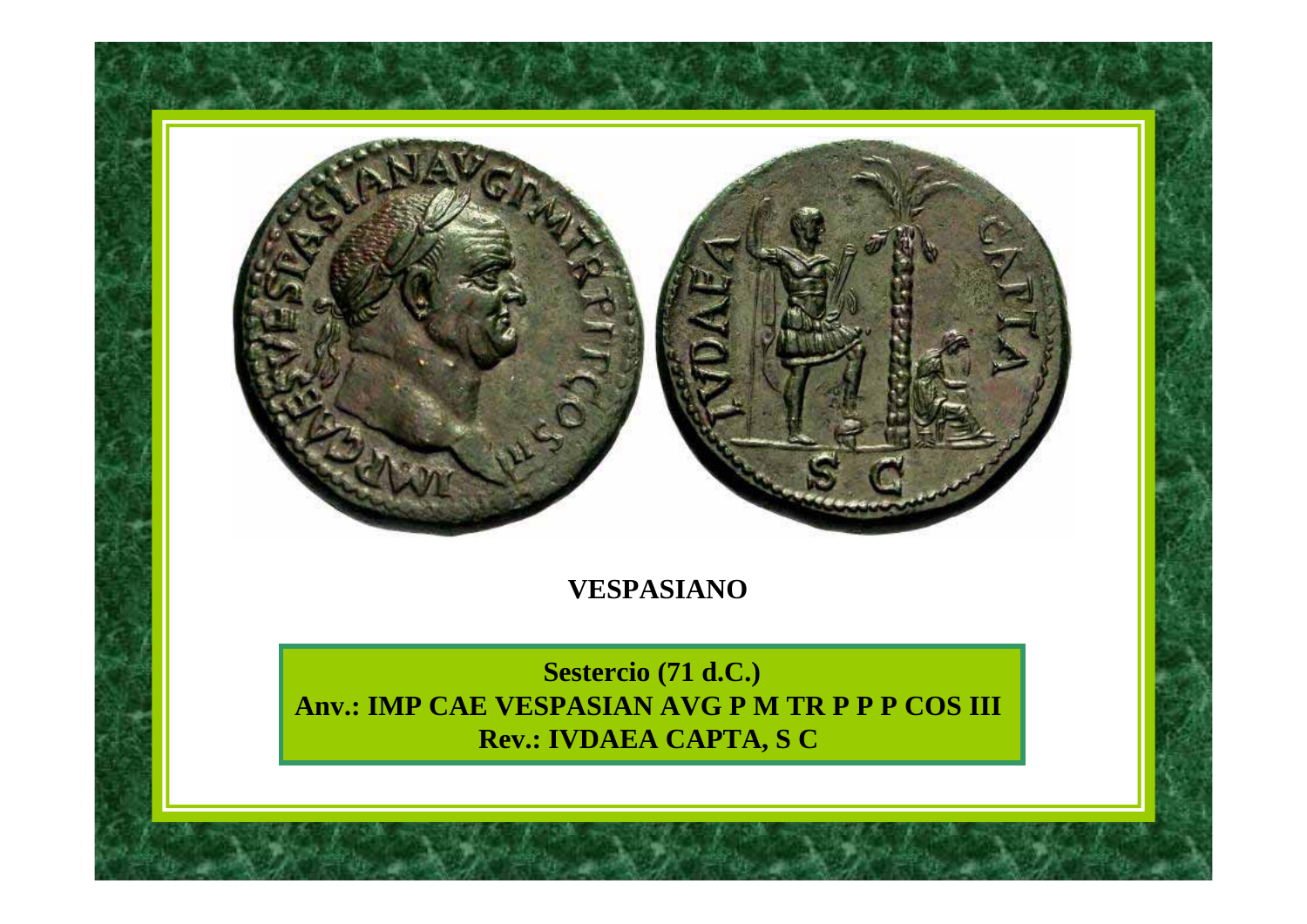

## **TITO**

**Sestercio (72 d.C.) Anv.: T CAES VESPASIAN IMP PON TR POT COS II Rev.: S C (Marte)**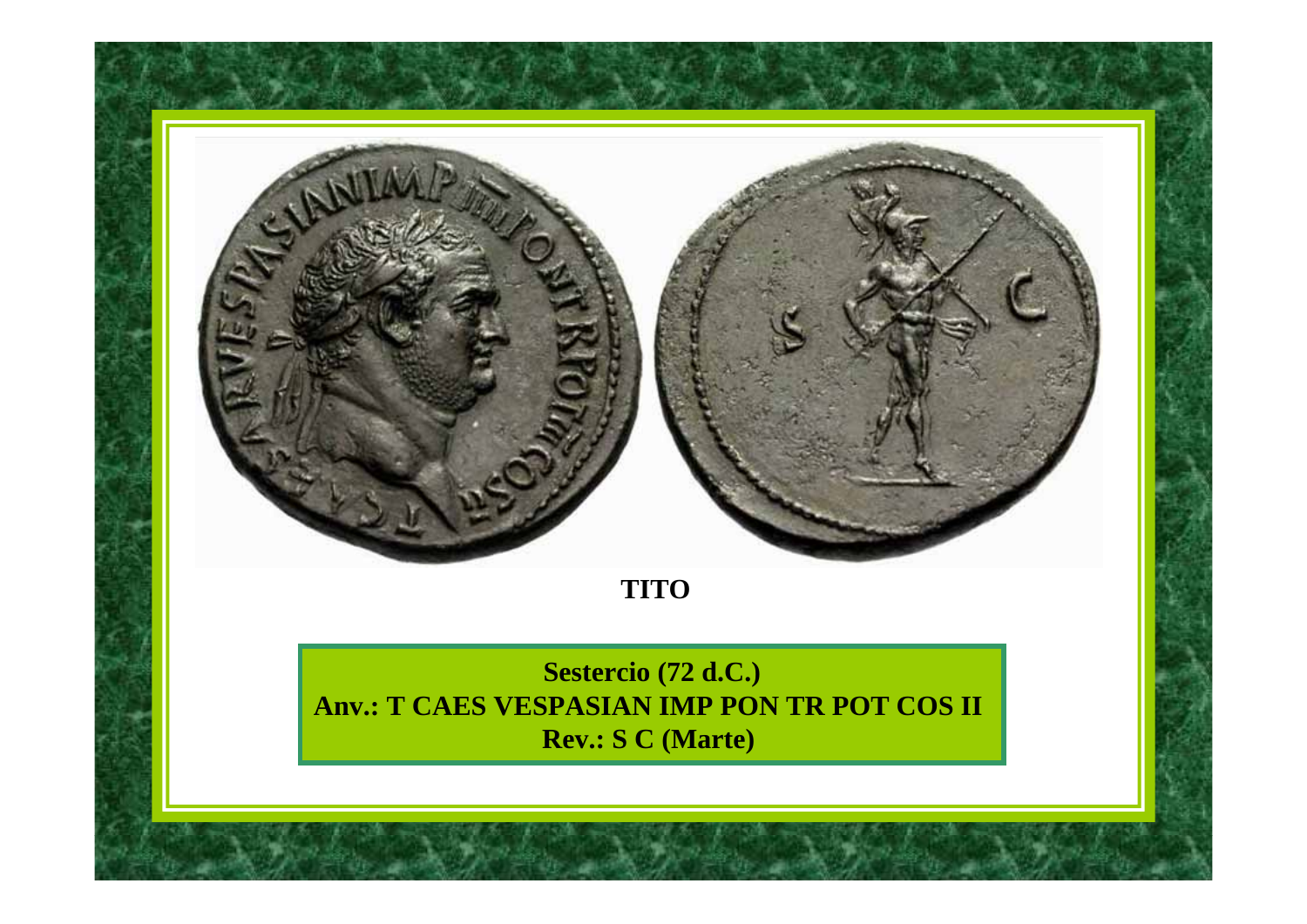## **DOMICIANO**

**Dupondio (88-89 d.C.) Anv.: IMP CAES DOMIT AVG GERM COS XIIII CENS PER P P Rev.: FORTVNAE AVGVSTI S C (Fortuna)**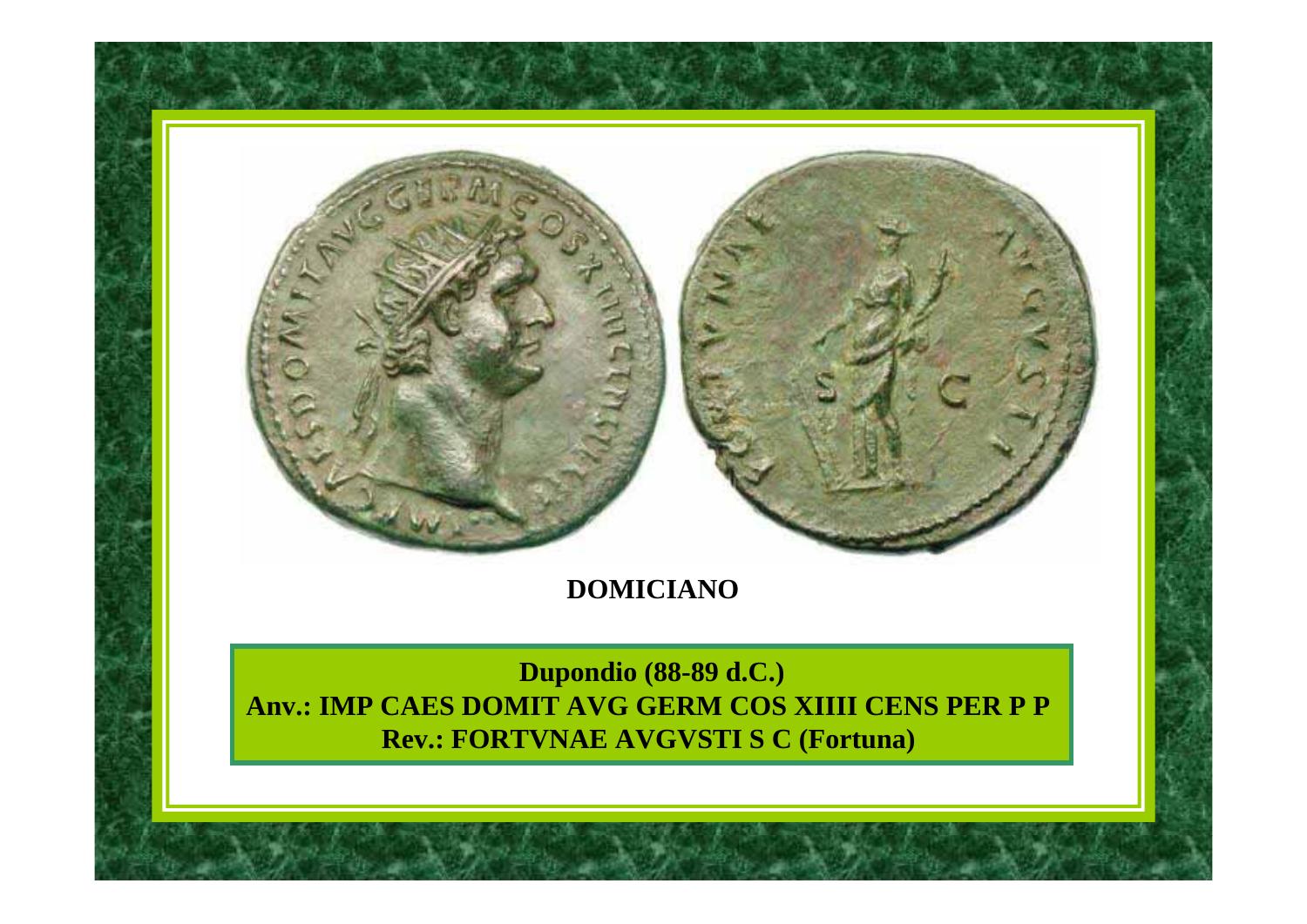

## **NERVA**

**Áureo** (96 d.C.) Anv.: IMP NERVA CAES AVG P M TR P COS II P P **Rev.: CONCORDIA EXERCITVVM**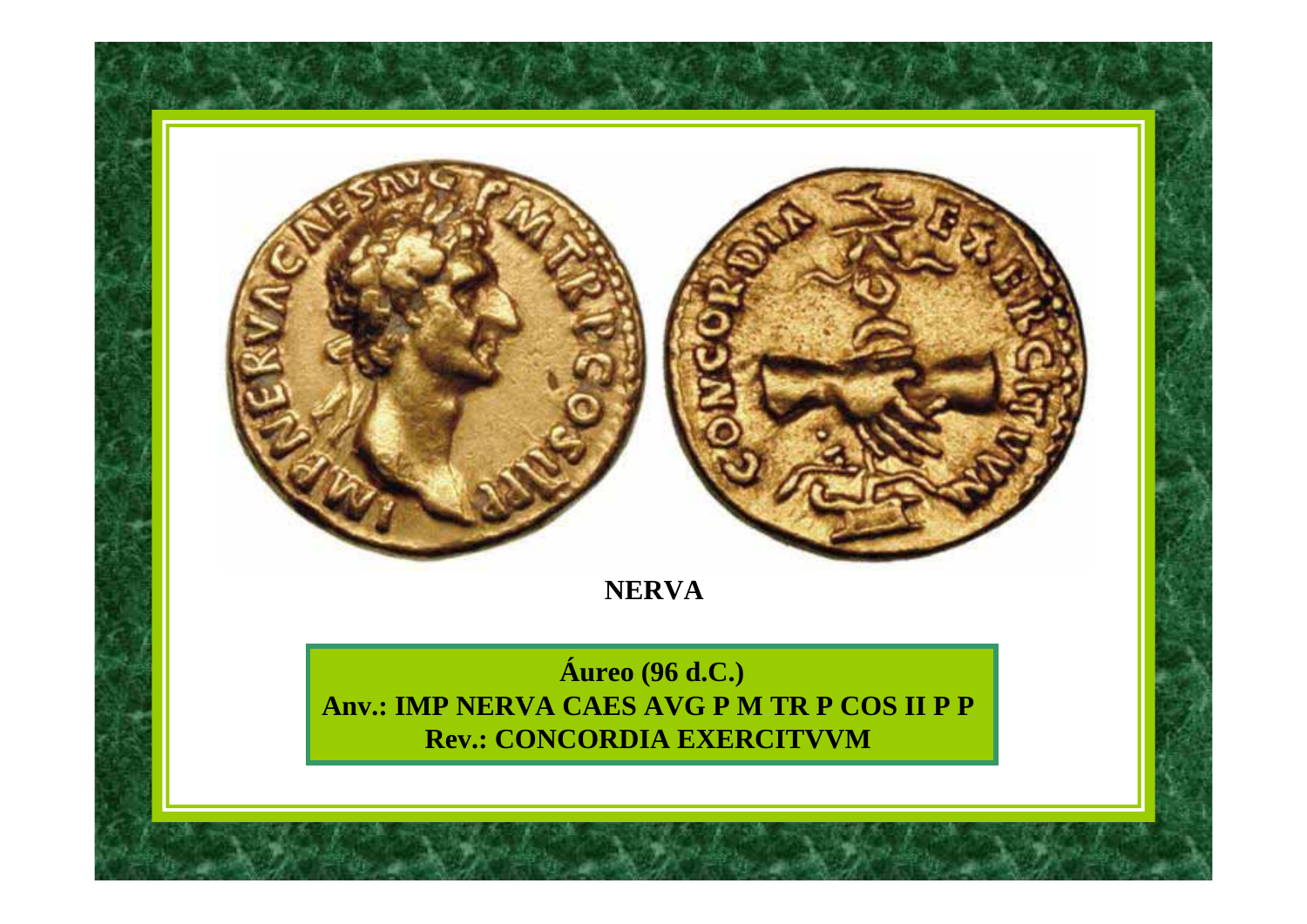

## **TRAJANO**

**Sestercio (114–117 d.C.) Anv.: IMP CAES TRAIANO OPTIMO AVG GER DAC PM TRP COS VI PP Rev.: SENATVS POPVLVSQVE ROMANVS FORT RED SC**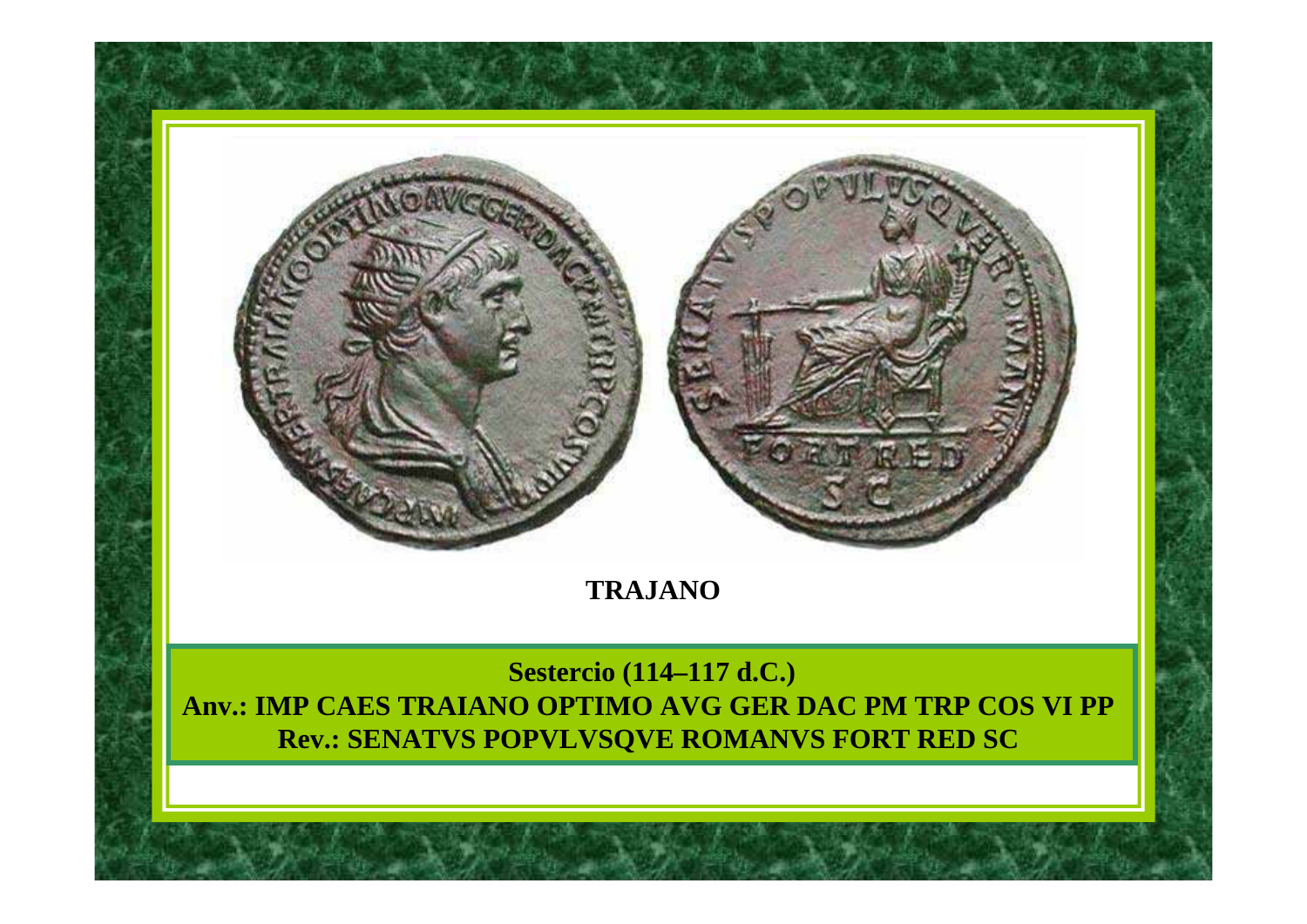

## **ADRIANO**

## **Áureo** (121 d.C.) **Anv.: IMP CAES HADRIANVS AVG COS III Rev.: ANN DCCCLXXIIII NAT VRB P CIR CON**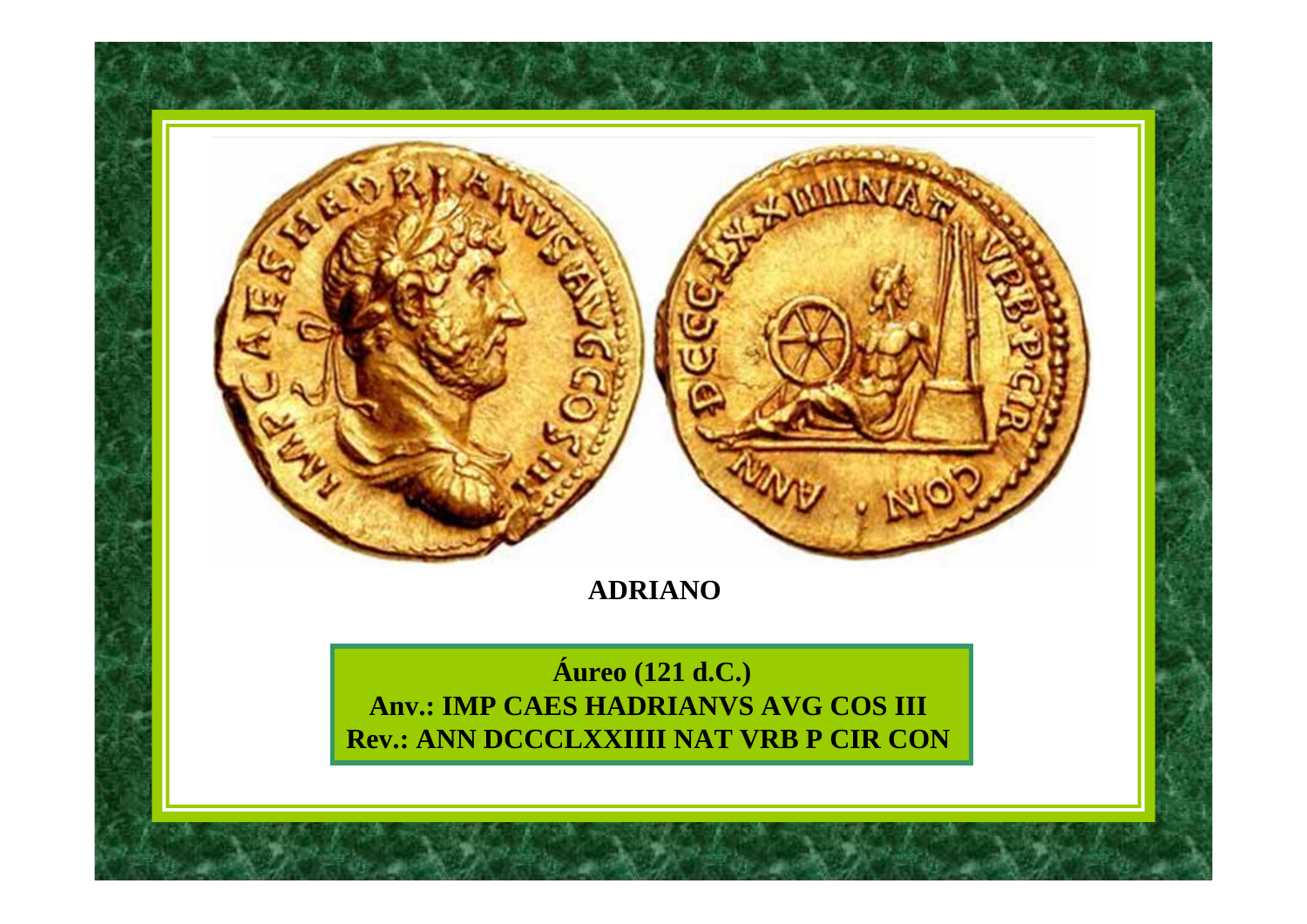

## **ANTONINO PÍO**

**Denario (140-144 d.C.) Anv.: ANTONINVS AVG PIVS P P TR P COS III Rev.: APOLLINI AVGVSTO**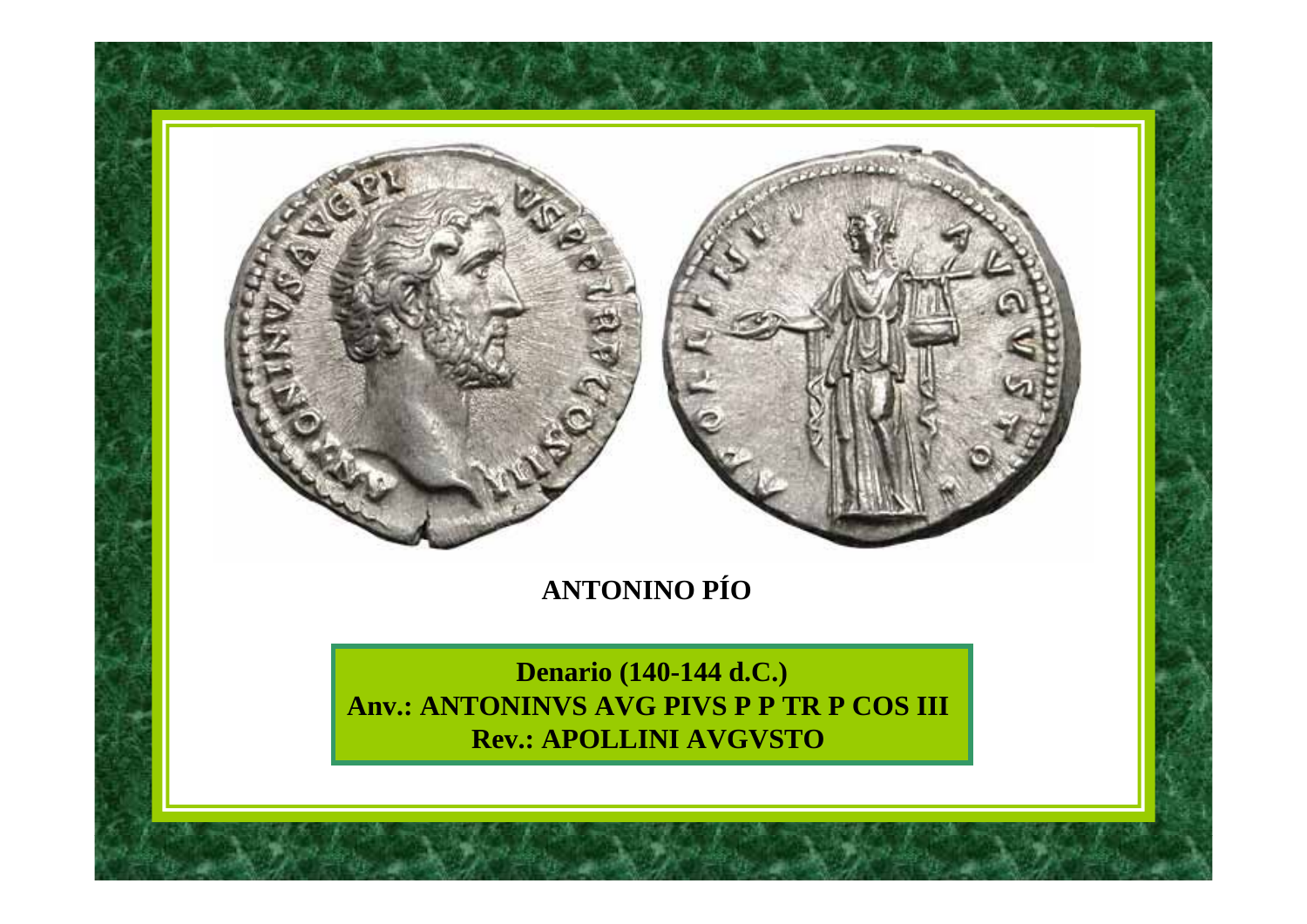

## **MARCO AURELIO**

**Sestercio (161-162 d.C.) Anv.: IMP CAES M AVREL ANTONINVS AVG P M Rev.: SALVTI AVGVSTOR TRP XVI SC (Salus) COS III**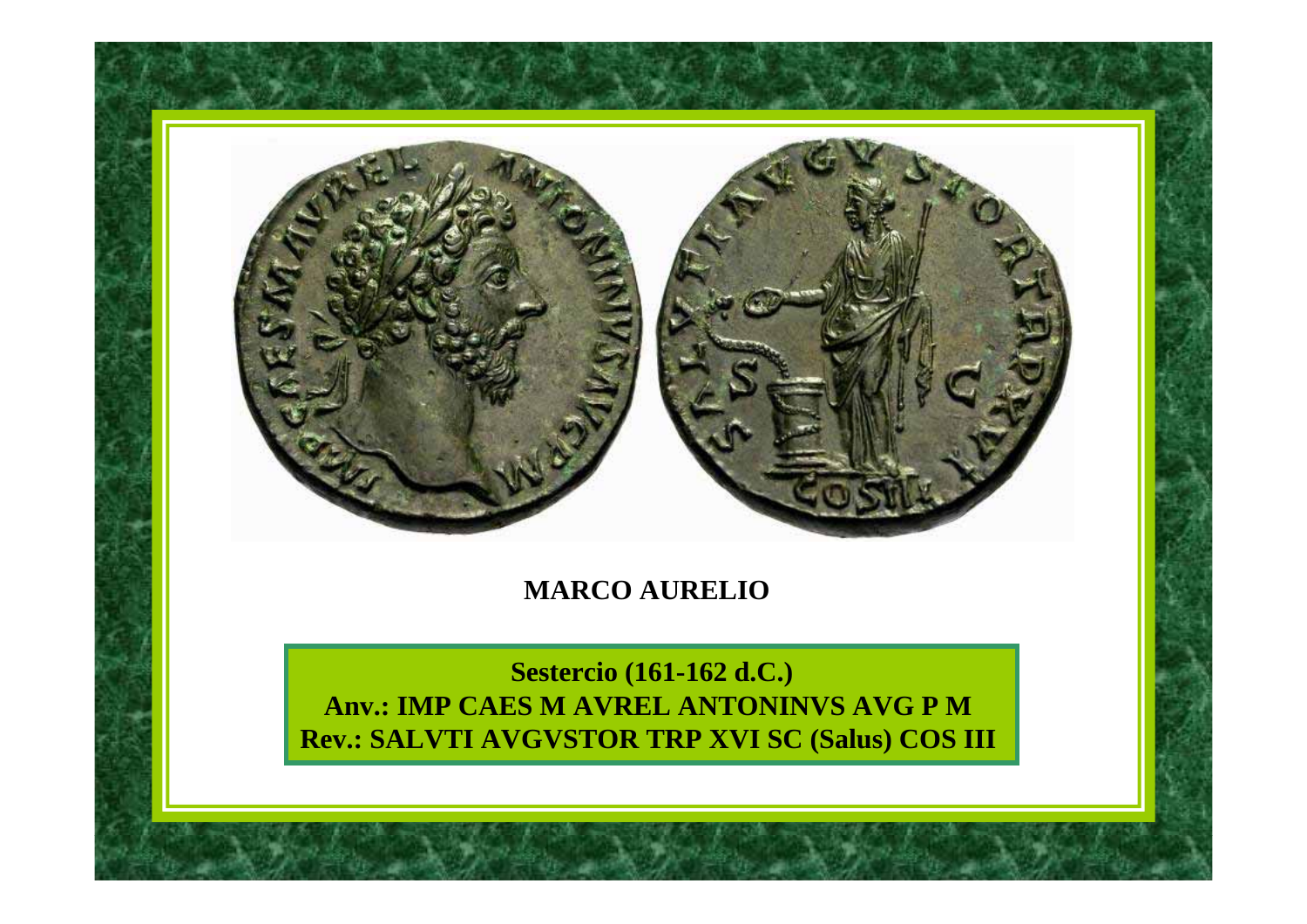# **CÓMODO**

**Denario (191-192 d.C.) Anv.: L AEL AVREL COMM AVG P FEL Rev.: HERCVLI ROMANO AVG**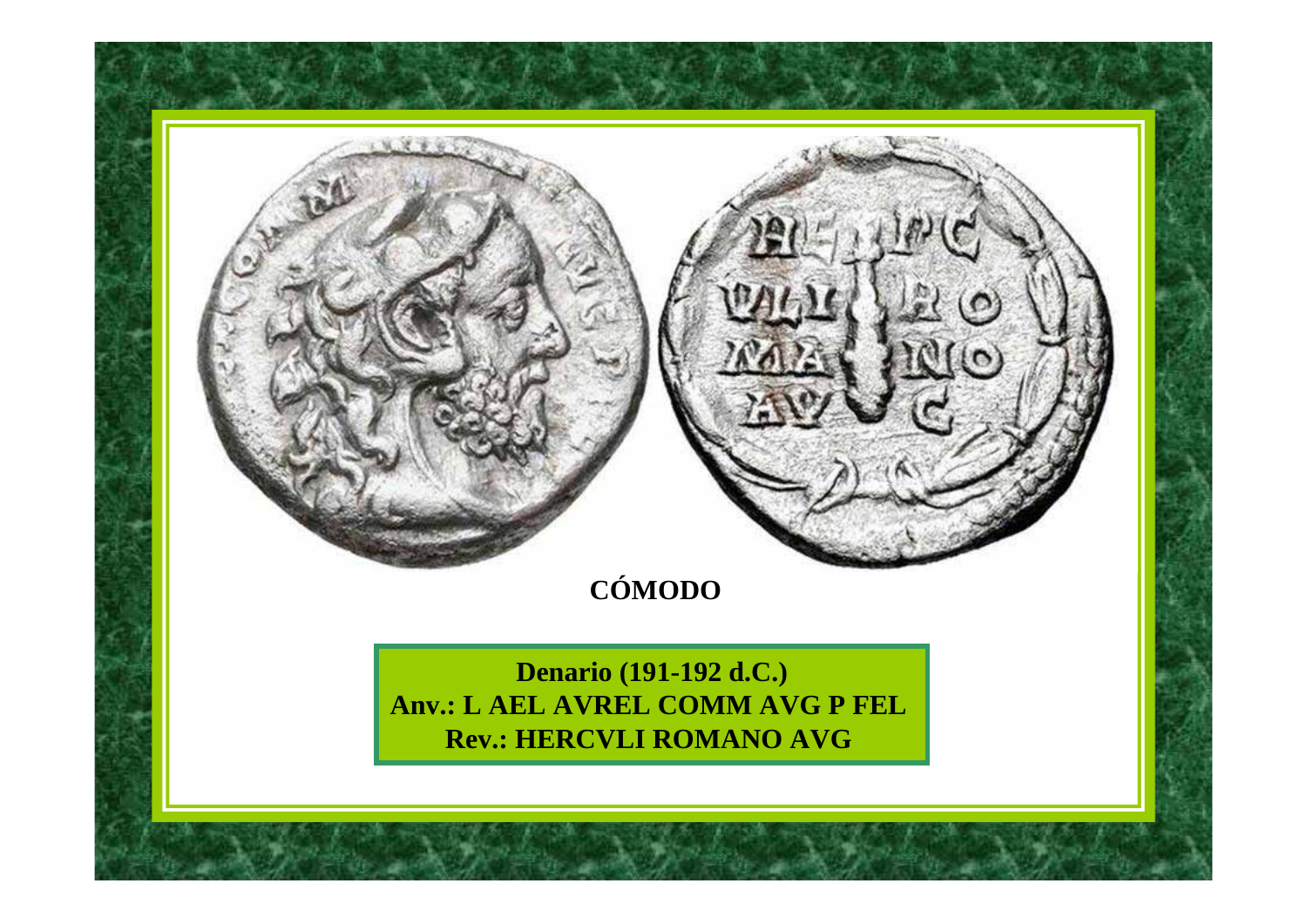

## **SEPTIMIO SEVERO**

**Áureo** (202 d.C.) **Anv.: SEVER P AVG P M TR P X COS III Rev.: FELICITAS SAECVLI**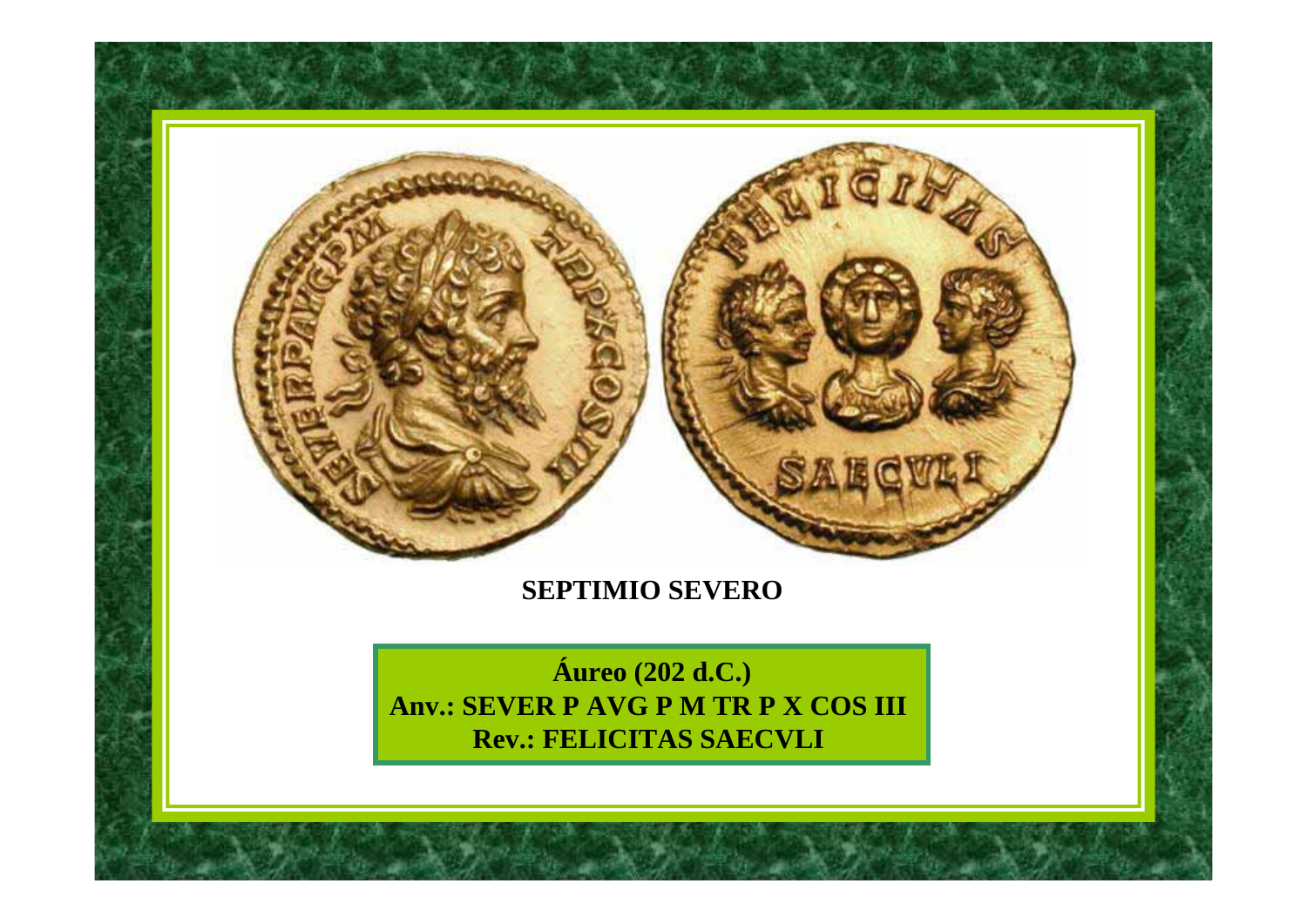## **CARACALLA**

**Denario (216 d.C.) Anv.: ANTONINVS PIVS AVG GERM Rev.: P M TR P XX COS IIII P P (Júpiter)**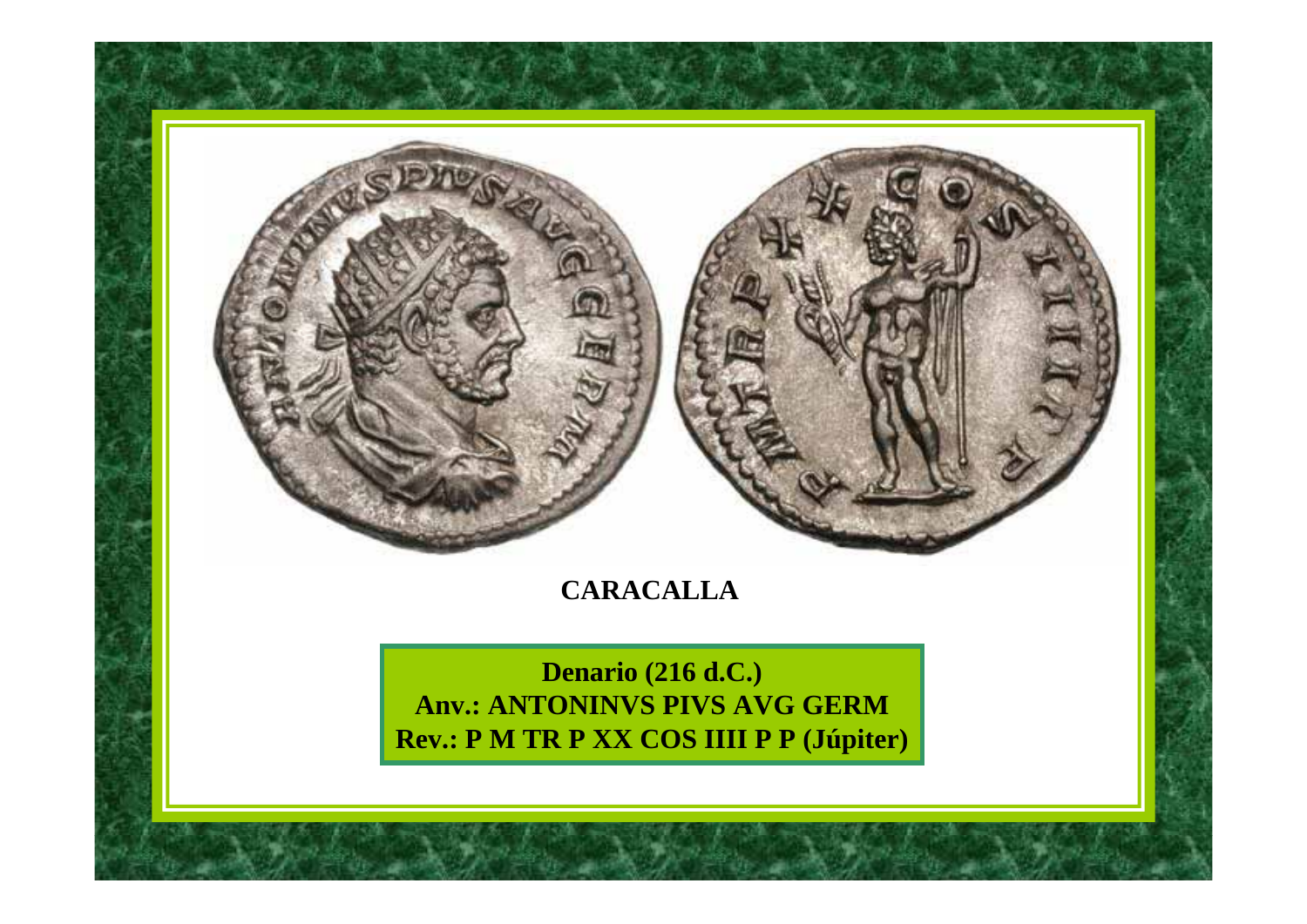## **SEVERO ALEJANDRO**

**Áureo** (223 d.C.) **Anv.: IMP SEV ALEXAND AVG Rev.: P M TR P II COS P P**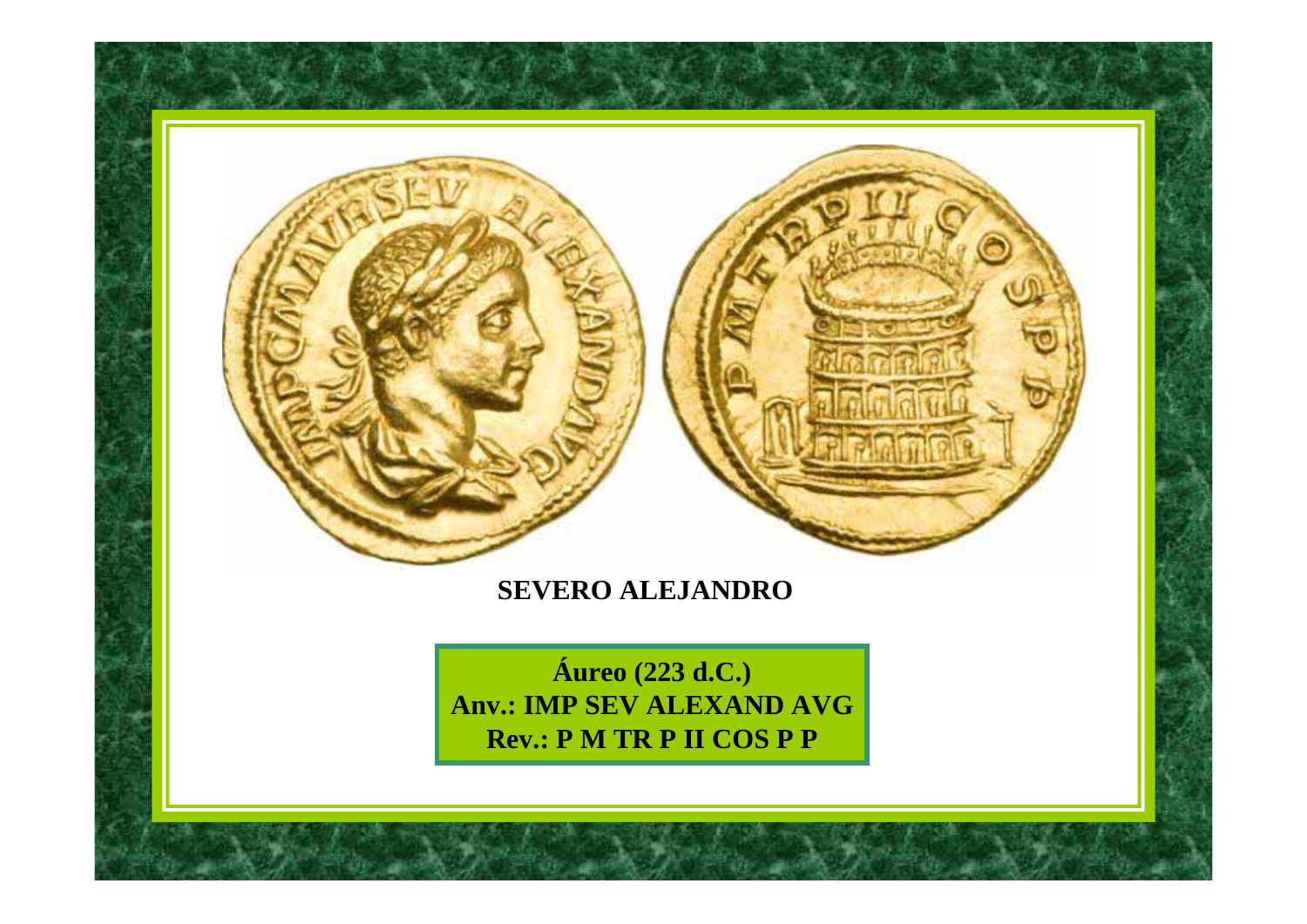## **SADCLE**

## **DIOCLECIANO**

**Áureo** (287 d.C.) Anv.: IMP C C VAL DIOCLETIANVS P F AVG **Rev.: IOVI CONSERVATORI AVGG**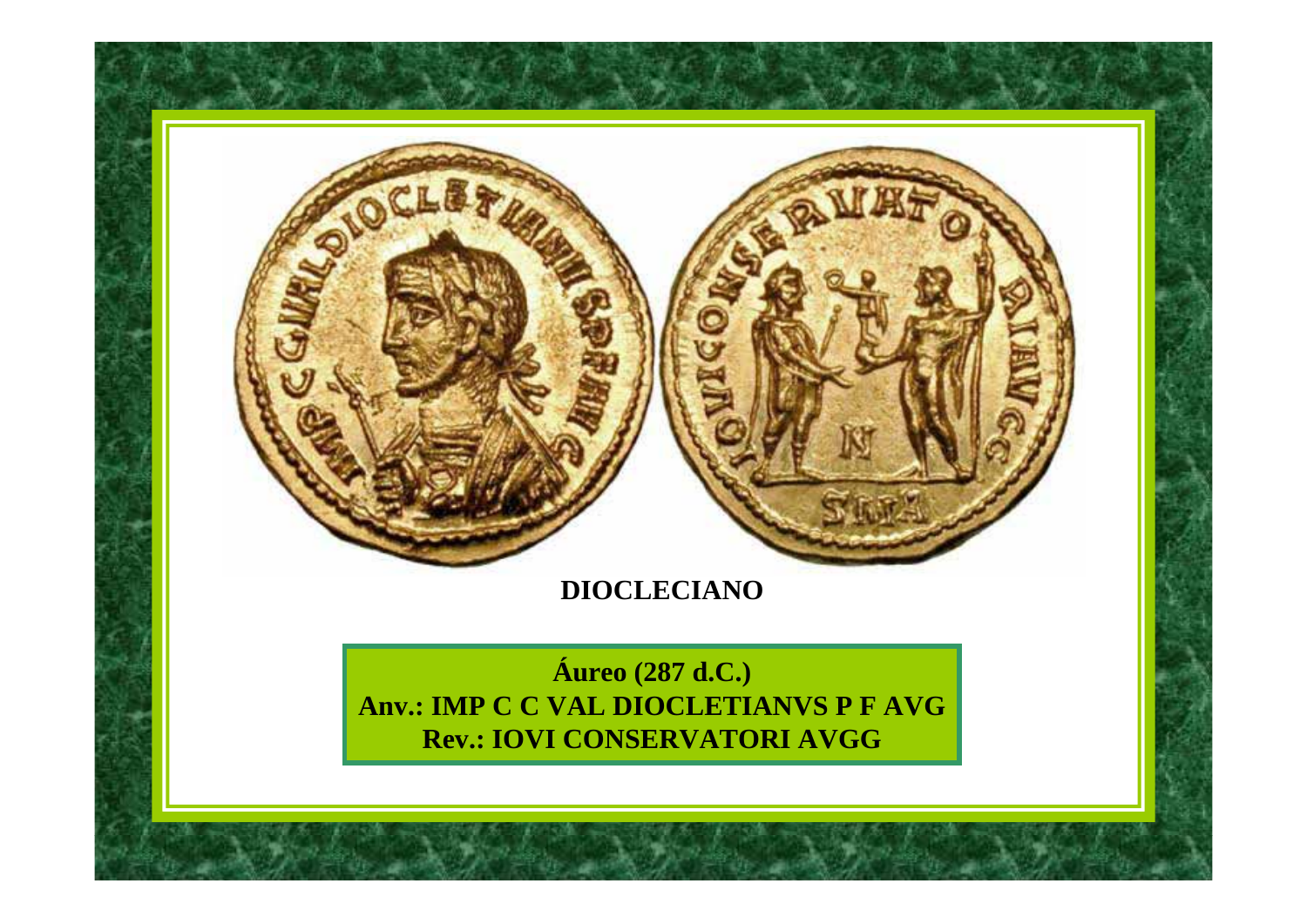## **CONSTANTINO**

**AE3 (335 d.C.) Anv.: CONSTANTINOPOLIS Rev.: PCONST**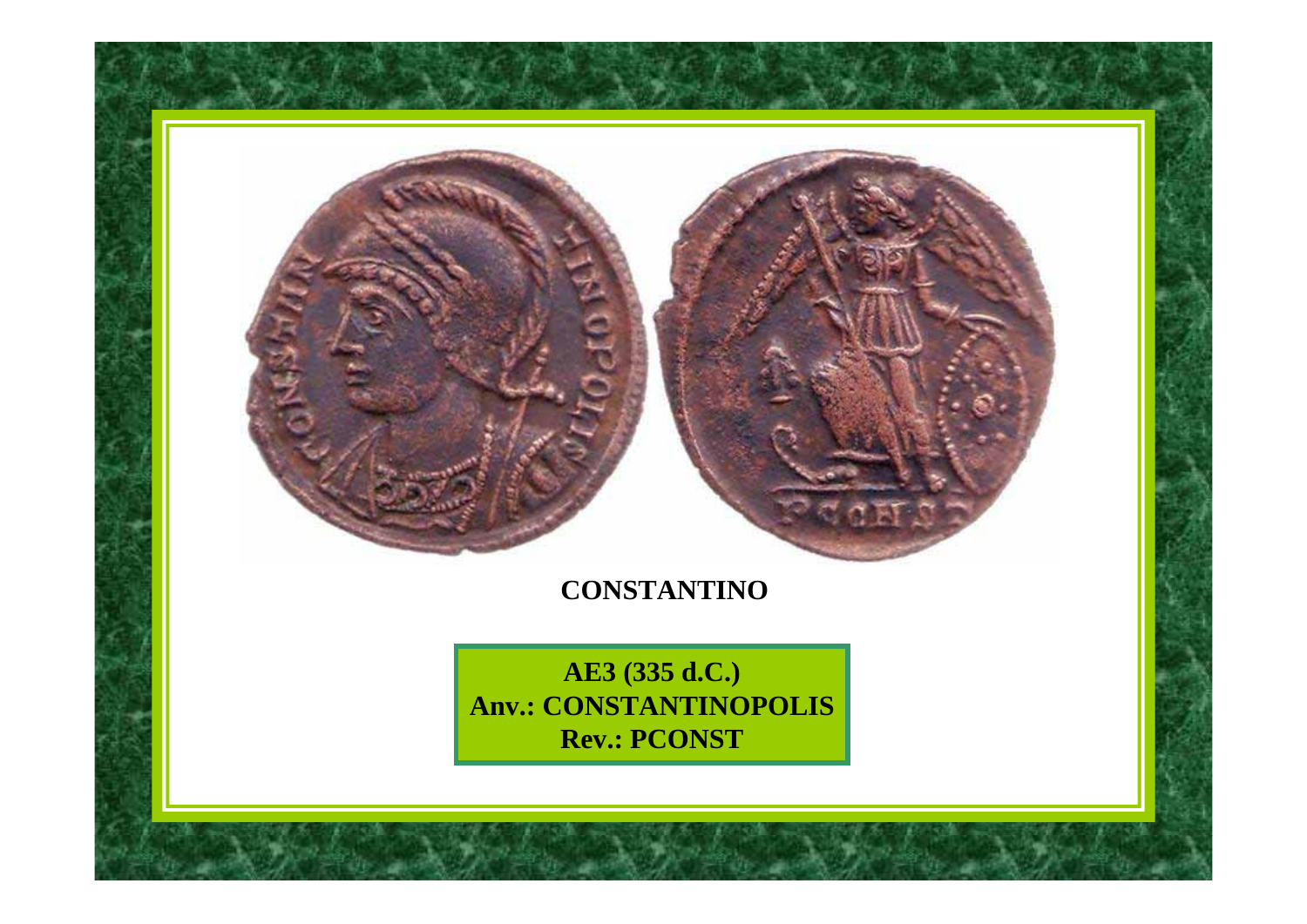

## **JULIANO II**

## **Sólido (361-363 d.C.) Anv.: FL CL IVLIANVS PP AVG Rev.: VIRTVS EXERCITVS ROMANORVM SIRM**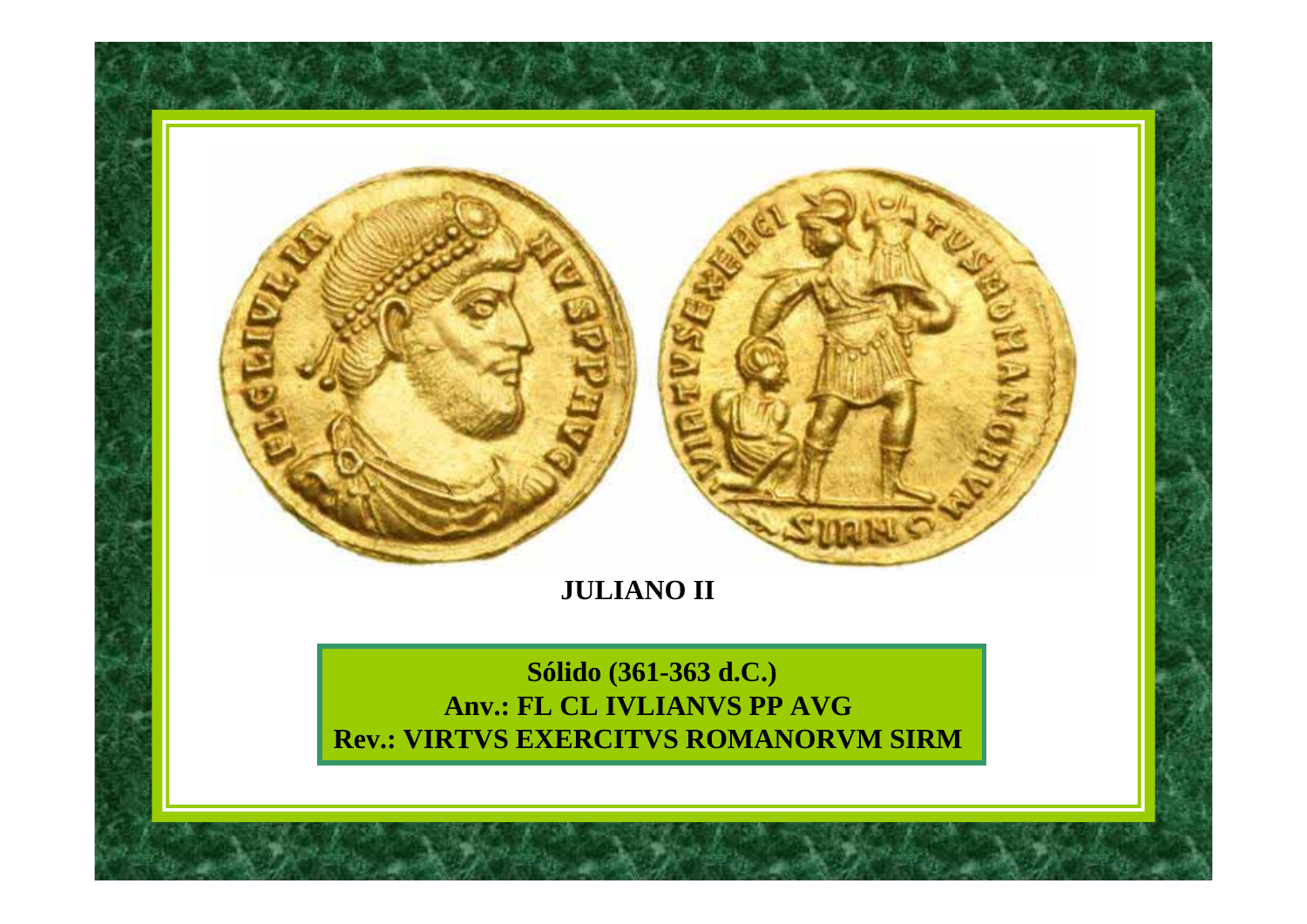## **TEODOSIO**

**Siliqua (378-383 d.C.) Anv.: D N THEODOSIVS P F AVG Rev.: VRBS ROMA R P**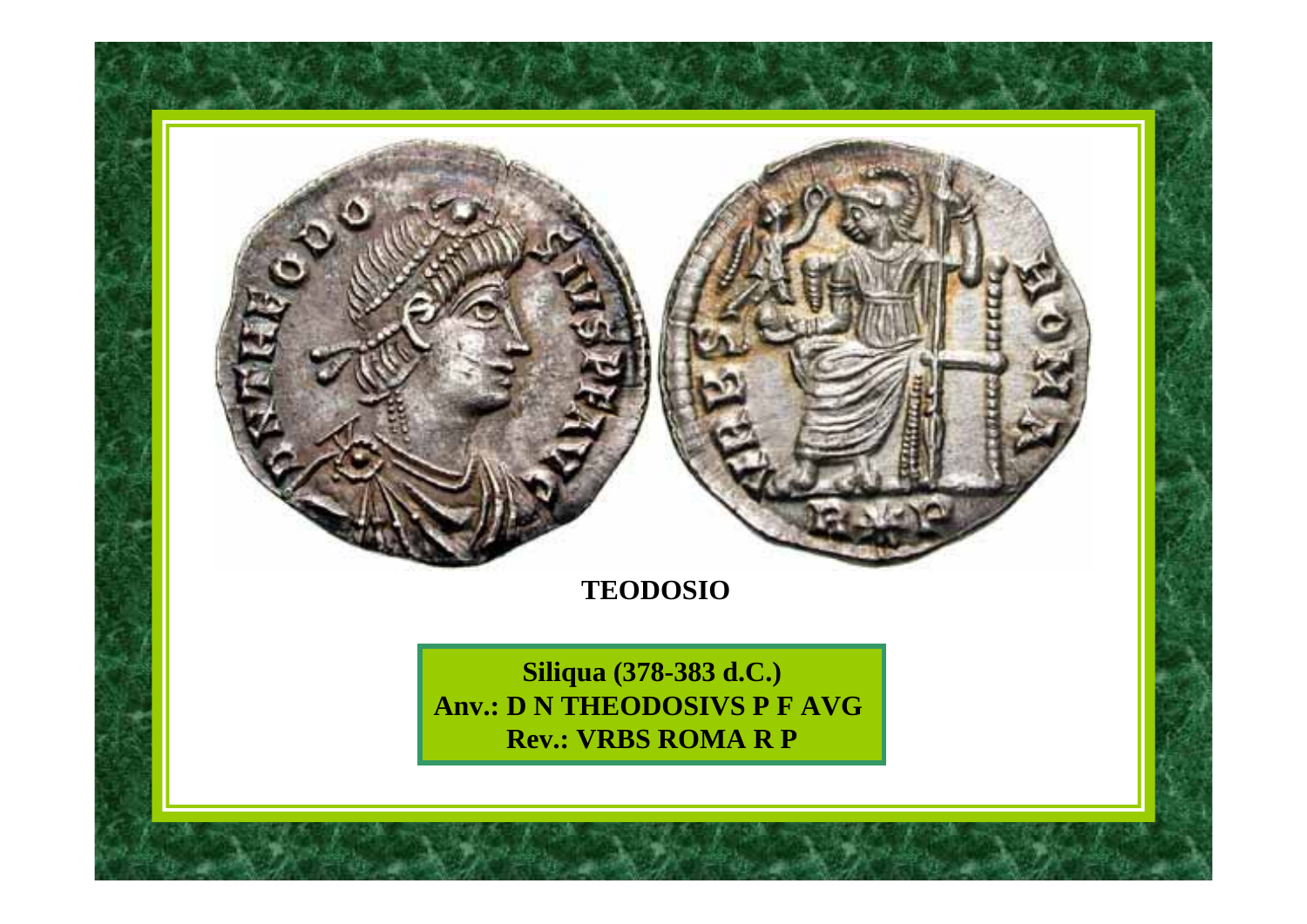## $\tilde{a}$ **ARCADIOSólido (402-403 d.C.) Anv.: D N ARCADIVS P F AVG**

**Rev.: NOVA SPES REI PVBLICAE CO OB**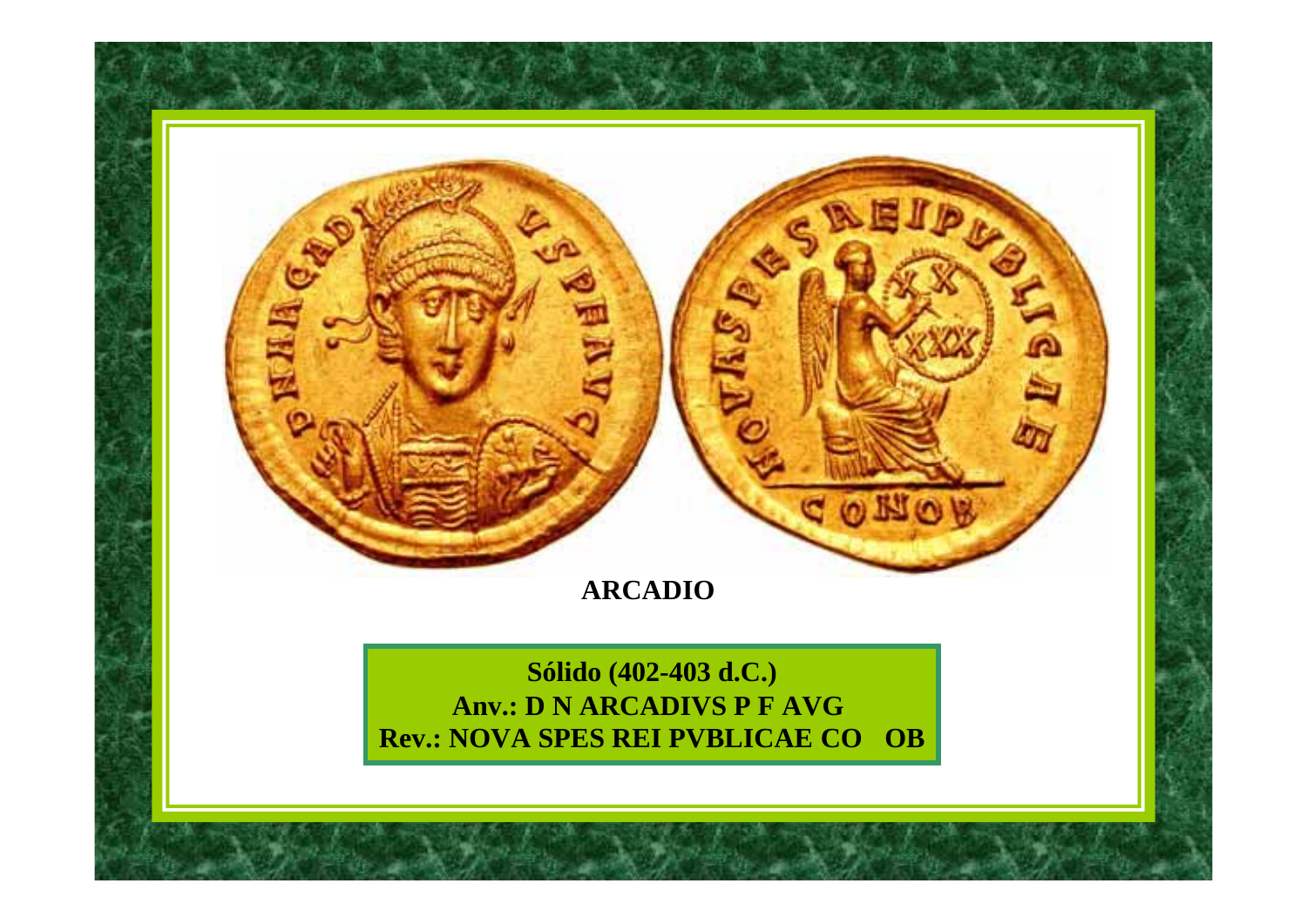

## **HONORIO**

**Sólido (394-402 d.C.) Anv.: D N HONORIVS P F AVG Rev.: VICTORIA AVGG CO OB**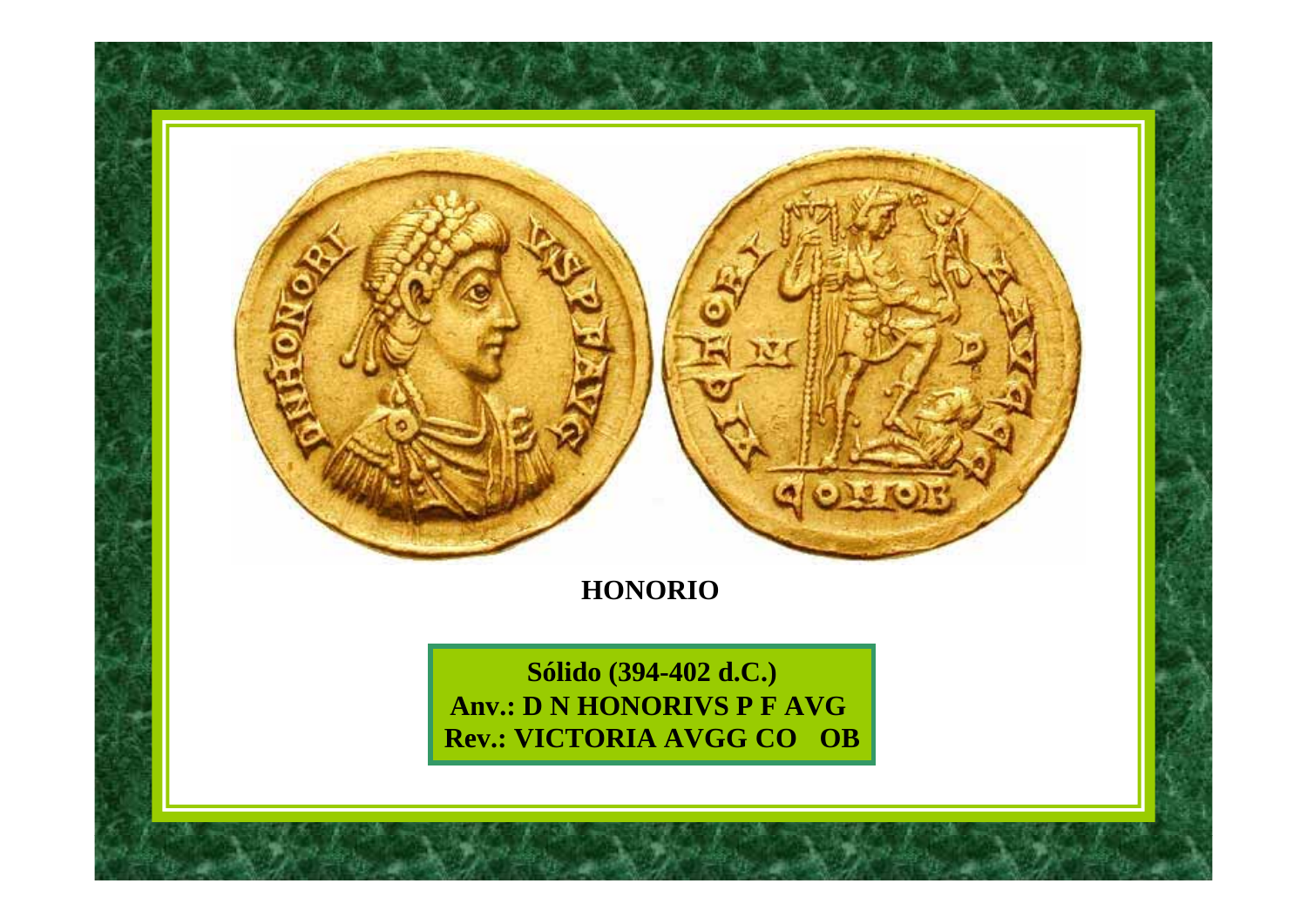

## **MÁXIMO**

**Sólido (409-411 d.C.) Anv.: [D N] MAXIMVS P F AVG Rev.: VICTORIA AVGGG SM**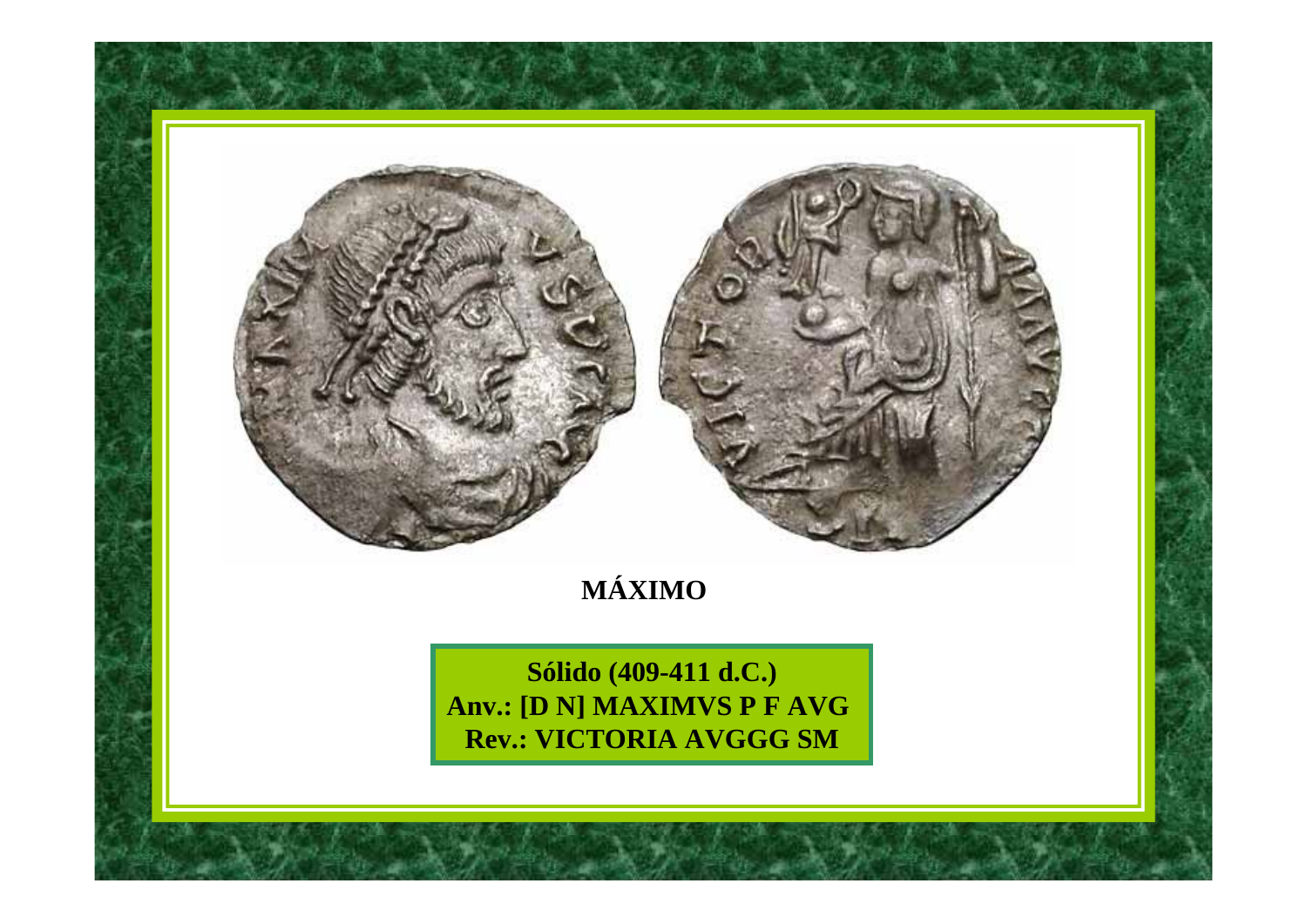## **RÓMULO AUGÚSTULO**

**Sólido (475-476 d.C.) Anv.: D N ROMVLVS AVGVSTVS P F AVG Rev.: VICTORIA AVGGG CO OB**